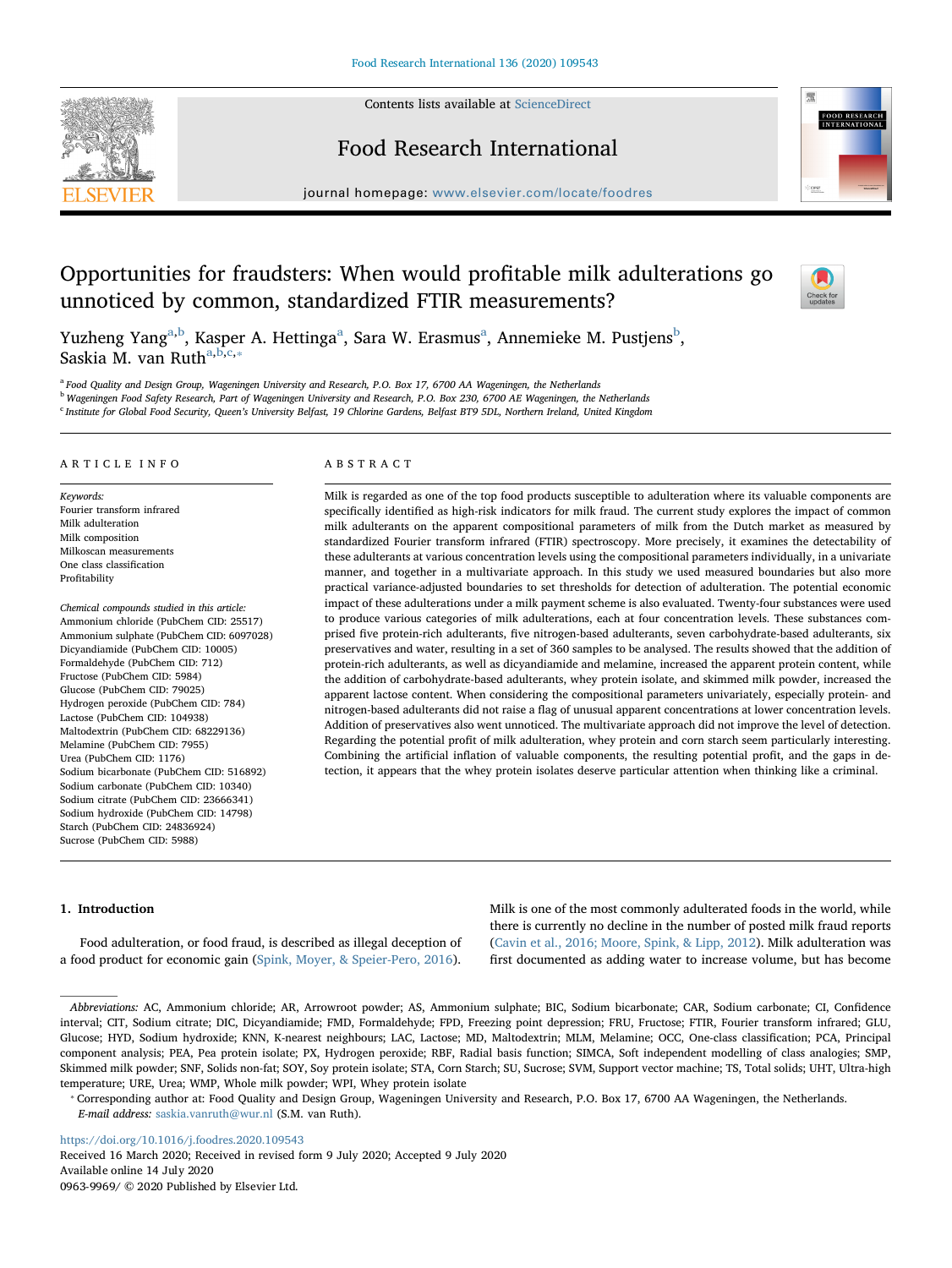more sophisticated by using various materials with different purposes ([Cassoli, Sartori, Zampar, & Machado, 2011\)](#page-9-2). The pivotal 2008 Chinese milk incident, where infant formula, along with other milk products, was contaminated with melamine, shone a bright light on milk fraud, with its devastating effects still lingering 10 years later ([Li, Sijtsema,](#page-9-3) [Kornelis, Liu, & Li, 2019](#page-9-3)). This scandal not only exposed the malpractices within the dairy industry, but it also demonstrated how fraud affects consumer confidence as the Chinese consumer's preferences shifted towards products with European or New Zealand origin ([Kendall](#page-9-4) [et al., 2019](#page-9-4)). Nowadays, there are countless ways in which milk products are adulterated.

Several categories of substances are known as potential milk adulterants. The nitrogen-rich chemicals (e.g., melamine and ammonium salts) are not easily detected by traditional nitrogen-based protein determination approaches, as they are used to boost the apparent protein content ([Finete, Gouvêa, Marques, & Netto, 2013](#page-9-5)). Carbohydrates can also be fraudulently added to milk to increase the apparent lactose content [\(Liu, Ren, Liu, & Guo, 2015\)](#page-9-6), while preservatives such as sodium hydroxide and sodium carbonate can be used as a way to prevent or conceal microbial milk spoilage, by means of neutralizing the acidity originating from microbial growth ([Singh & Gandhi, 2015; Tripathy,](#page-9-7) [Ghole, Deep, Vanjari, & Singh, 2017](#page-9-7)). It is known that components extracted from milk are likely to be used for milk adulteration as these types of adulterants are less likely to be detected. For instance, whey protein (a by-product of cheese-making) is a cheaper protein source and has been used to increase the protein content of milk ([Liu et al., 2015](#page-9-6)). To aid in the detection of milk adulterants, advanced analytical approaches have been developed, such as liquid chromatography and mass spectrometry [\(Abernethy & Higgs, 2013; Luykx et al., 2007;](#page-9-8) [Nascimento, Santos, Pereira-Filho, & Rocha, 2017](#page-9-8)). However, since these are high-cost, time consuming and labour-intensive as screening methods, it is impractical to use them for testing a large number of samples.

As a result, rapid or high-throughput screening methods for food analyses, which allow very early intervention when anomalies are discovered, have gained increasingly more attention. Fourier transform infrared spectroscopy (FTIR) is one such method. It is a rapid, costefficient and user-friendly technique that has primarily been applied for routine quality assessment. Together with multivariate analysis, FTIR has been used in various studies for determining milk adulterations with promising results [\(Cassoli, Sartori, & Machado, 2011; Coitinho](#page-9-9) [et al., 2017; Jha, Jaiswal, Borah, Gautam, & Srivastava, 2014; Nicolaou,](#page-9-9) [Xu, & Goodacre, 2010](#page-9-9)). Moreover, automated equipment based on the FTIR has been developed to determine milk properties such as its gross chemical composition (i.e. protein, fat, lactose, total solids, solids nonfat), density, and freezing point depression. These results have been widely utilized to determine the economic value of raw milk deliveries and consequently the earnings of farmers.

Milk payment schemes are generally based on quality and hygiene, while at the same time they have other objectives which includes avoiding adulteration, setting accurate milk prices to reflect its value, etc. ([Sneddon, Lopez-Villalobos, Hickson, & Shalloo, 2013](#page-9-10)). In the Netherlands, the farm gate milk price is based on the farm-specific protein, fat and lactose yield, minus the fixed costs such as transportation expense, plus the premium for special attributes [\(Royal Friesland](#page-9-11) [Campina, 2019\)](#page-9-11). According to this milk payment scheme, the milk price at farm gate primarily depends on milk composition.

An earlier study has shown that the valuable components of milk are major economic drivers for milk fraud ([Yang et al., 2019\)](#page-9-12). The automated equipment based on the FTIR technique is commonly used to determine the composition of milk in order to calculate how much should be paid for the milk ( $Qlip$ , 2019). However, the capacity of this technique in detecting common adulterants is not well known, especially when testing for many different categories of adulterants. Thus, the present study aims to explore the impact of common milk adulterants on the apparent protein, fat, and lactose content, and other

parameters of UHT milk measured by standardized FTIR, combined with their detectability and the potential economic profit from their addition. Anomaly detection is conducted considering the individual measurement parameters in a univariate manner, but also combined using a multivariate approach. For both approaches, control group data of a set of 15 genuine milk samples are used for comparison to the adulterated samples. Furthermore, since it is acknowledged that these 15 samples do not cover the full range of natural variation in practice, we also worked with more practical variance-adjusted boundaries.

## 2. Materials and methods

#### 2.1. Reference material

A total of twelve commercial UHT full-fat milk samples from ten different brands were purchased from supermarkets in the Netherlands, during winter (January to February 2018). The sample set included four samples processed in the Netherlands, four processed in Germany, and four processed in Belgium. All samples were stored at room temperature and analysed before their expiry date.

For the adulteration studies, the samples obtained per country were pooled to end up with three pooled samples. Consequently, each pooled sample comprised four milk samples (of the same country) which were mixed at a ratio of 1:1:1:1 w/w. The three milk pools (100 g each) were prepared, to which adulterants were added at different levels. The 15 unadulterated milk samples (12 individual commercial samples and the three milk pools) were used as the control samples in the study.

#### 2.2. Adulterants

Twenty-four adulterants were added in different amounts to the three pooled samples. They were categorized into five groups and listed as follows: (1) protein-rich adulterants including whole milk powder (WMP), skimmed milk powder (SMP), whey protein isolate (WPI), pea protein isolate (PEA) and soy protein isolate (SOY); (2) nitrogen-based adulterants including urea (URE), melamine (MLM), ammonium sulphate (AS), ammonium chloride (AC) and dicyandiamide (DIC); (3) carbohydrate-based adulterants including sucrose (SU), glucose (GLU), corn starch (ST), lactose (LAC), fructose (FRU), maltodextrin (MD) and arrowroot powder (AR); (4) preservatives including sodium citrate (CIT), sodium carbonate (CAR), sodium bicarbonate (BIC), sodium hydroxide (HYD), formaldehyde (FMD) and hydrogen peroxide (PX); (5) water. The nitrogen-based adulterants, preservatives, sucrose, glucose, lactose, fructose maltodextrin and starch from corn were purchased from Sigma Aldrich (St. Louis, MO, USA). The other substances (whole milk powder, skimmed milk powder, whey protein isolate, pea protein isolate, soy protein isolate and arrowroot powder) were purchased from the local suppliers in the Netherlands (January to February 2018), and were stored at room temperature before use. The detailed information of these substances is provided in Table S1 (Supplementary material).

## 2.3. Adulterations

#### 2.3.1. Single-adulterations

The three milk pools prepared as described in Section 2.1 were spiked with the adulterants according to Eq.  $(1)$  to Eq.  $(3)$ . The weight of the protein-rich adulterants added to the 100 g milk pools was calculated according to Eq. [\(1\)](#page-1-0):

<span id="page-1-0"></span>
$$
Weight_{protein-rich \textit{adulterant}} = 100 \text{ g} \times \left( \frac{Protein_{control} \times a\%}{Protein_{addulerant}} \right)
$$
 (1)

where *Protein<sub>control</sub>* is the protein content of the control milk samples, which was 3.5% w/w on average. *Protein<sub>adulterant* is the protein content</sub> of the adulterant, while  $a\%$  stands for the level of adulteration. The four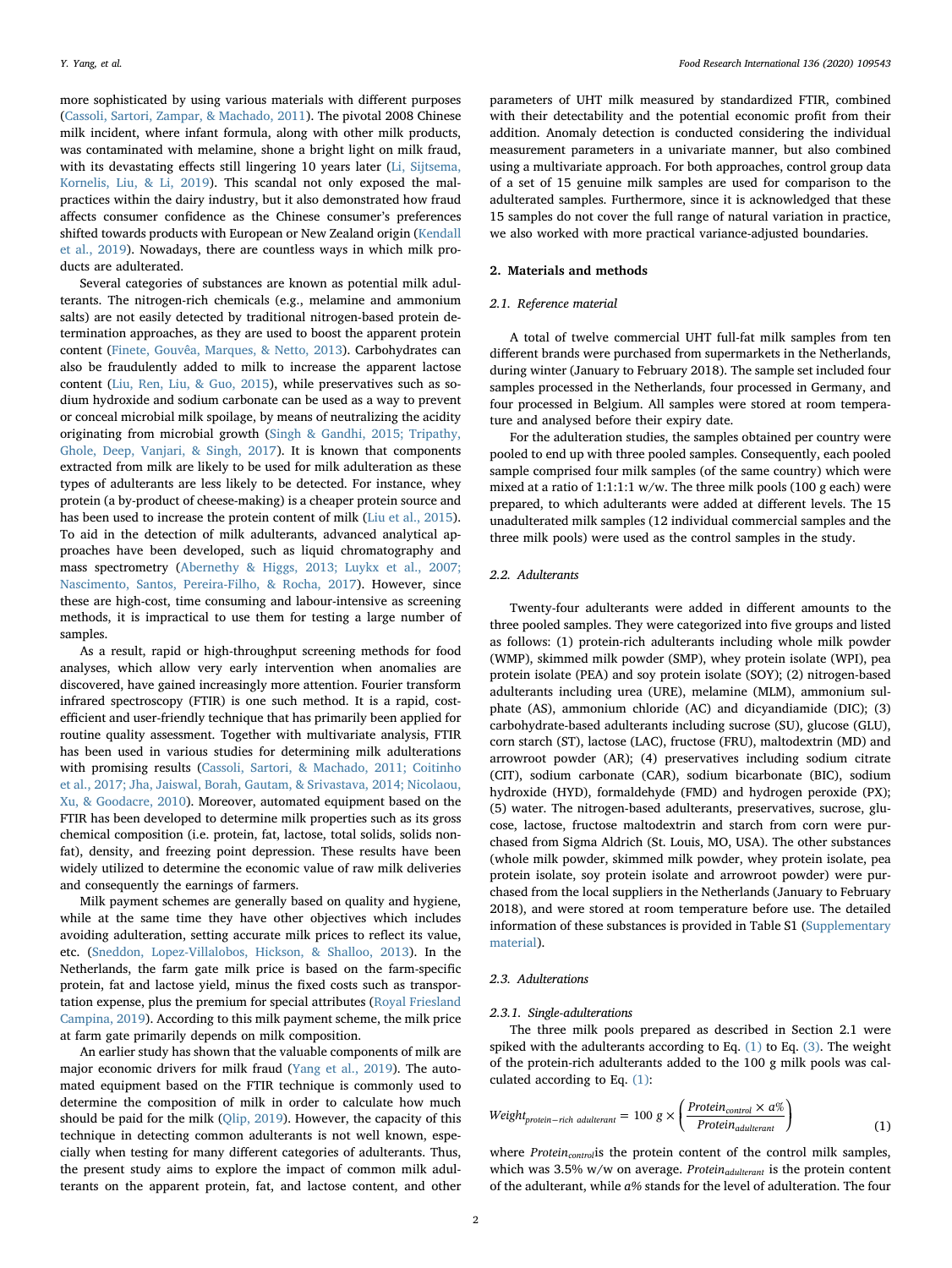levels used for the protein-rich adulterations were 10%, 20%, 30% and 40% w/w (adulterant protein/milk protein content).

<span id="page-2-1"></span>The weight of the nitrogen-based adulterants added to the 100 g milk pools was calculated according to Eq. [\(2\)](#page-2-1):

$$
Weight_{nitrogen \text{ \textit{adulterant}}} = 100 \text{ g} \times \left( \frac{Protein_{control} \times a\%}{f \times N_{addulerant}} \right)
$$
 (2)

where *Protein<sub>control</sub>* is the protein content of the control milk samples, which was 3.5% w/w on average. f is the conversion factor of nitrogen to protein, which is equal to 6.38 for the milk protein. *Nadulterant* is the nitrogen content of the nitrogen-based adulterant. a% stands for the level of adulteration. The four levels used for the nitrogen-based adulterations were 10%, 20%, 30% and 40% w/w (adulterant protein/ milk protein content).

<span id="page-2-0"></span>The weight of the carbohydrate-based adulterants added to 100 g milk pool was calculated according to Eq. [\(3\)](#page-2-0):

$$
Weight_{carbonlydrate\;adulterant} = 100 \; g \times \left( \frac{TS_{control} \times a\%}{TS_{adulterant}} \right) \tag{3}
$$

where  $TS_{control}$  is the total solids content of the control milk samples, which was 13.0% w/w on average. *TS<sub>adulterant*</sub> is the total solids content of the adulterant. a% stands for the level of adulteration. The four levels used for the carbohydrate-based adulterations were 10%, 20%, 30% and 40% w/w (adulterant TS/milk TS content). The four levels of the preservative contaminants added to the 100 g milk pools were 0.05 g, 0.10 g, 0.15 g and 0.20 g. More detailed information of the single adulteration is provided in [Table 1.](#page-2-2) Six levels were used to test the addition of water to milk: 5%, 10%, 20%, 30%, 40%, and 50% w/w (water/milk). All the samples were stirred for 20 min after the adulterants were added. In total, 294 single-spiked milk samples were thus prepared.

## 2.3.2. Combined-adulterations

Combined-adulterations were made according to the following steps: 40 g of water was added to 100 g of a milk pooled sample, after which a single adulterant from the protein-rich, nitrogen-based or

<span id="page-2-2"></span>Table 1

carbohydrate-based adulterant groups (described in Section 2.2) was added to the diluted pool to increase the apparent protein content with 40% w/w (adulterant protein/milk protein content, for the protein-rich and nitrogen-based adulterations) or to increase the apparent total solids content with 40% w/w (adulterant TS/milk TS content, for the carbohydrate-based adulterations). More detailed information of the combined-adulteration is provided in [Table 1.](#page-2-2) A total of 17 adulterants were spiked to the three milk pools, resulting in a total of 51 combinedadulterated samples. Together with the single adulterated samples, the final adulterant test set comprised a total of 345 adulterated samples. Furthermore, 15 control samples were included, thus resulting in a total of 360 samples to be analysed.

#### 2.4. Measurements

All the samples were measured in duplicate using the MilkoScan FT120 instrument (Foss Electric, Hilleroed, Denmark), with wavenumbers of the spectrum from 5000 to 930  $cm^{-1}$ . The equipment uses the principle of FTIR, and provides a series of milk compositional parameters, such as protein, fat, lactose, total solids (TS), solids non-fat (SNF), density and freezing point depression (FPD). The raw FTIR spectrum could not be obtained due to limitations of the instrument. All the samples were prepared at room temperature and measured within two hours after preparation.

#### 2.5. Statistical analysis

## 2.5.1. Linear models between the milk pools and their adulterated counterparts

Linear regression was performed between the apparent readings of the three milk pools and their adulterated counterparts at the four adulterated levels for each compositional parameter. The average values of the three pools for the slope  $(m)$  and R-square  $(R^2)$  were calculated and presented.

The amount of adulterants added into the three milk pools (per 100 g) for the single adulteration and combined adulteration.

| <b>Adulterant category</b>     | Adulterant | Single adulteration |              |              | <b>Combined adulteration</b> |                |           |
|--------------------------------|------------|---------------------|--------------|--------------|------------------------------|----------------|-----------|
|                                |            | Level $1(g)$        | Level $2(g)$ | Level $3(g)$ | Level $4(g)$                 | Adutlerant (g) | Water (g) |
| Protein-rich adulterants       | <b>WMP</b> | 1.36                | 2.72         | 4.09         | 5.45                         | 13.07          | 40.00     |
|                                | <b>SMP</b> | 0.99                | 1.98         | 2.97         | 3.95                         | 9.49           | 40.00     |
|                                | WPI        | 0.38                | 0.75         | 1.13         | 1.51                         | 3.61           | 40.00     |
|                                | SOY        | 0.39                | 0.78         | 1.17         | 1.56                         | 3.73           | 40.00     |
|                                | <b>PEA</b> | 0.43                | 0.85         | 1.28         | 1.71                         | 4.10           | 40.00     |
| Nitrogen-based adulterants     | <b>URE</b> | 0.12                | 0.24         | 0.35         | 0.47                         | 1.13           | 40.00     |
|                                | <b>MLM</b> | 0.08                | 0.16         | 0.25         | 0.33                         | 0.79           | 40.00     |
|                                | AC         | 0.21                | 0.42         | 0.63         | 0.84                         | 2.01           | 40.00     |
|                                | AS         | 0.26                | 0.52         | 0.78         | 1.04                         | 2.49           | 40.00     |
|                                | <b>DIC</b> | 0.08                | 0.16         | 0.25         | 0.33                         | 0.79           | 40.00     |
| Carbohydrate-based adulterants | SU         | 1.30                | 2.60         | 3.90         | 5.20                         | 12.48          | 40.00     |
|                                | GLU        | 1.30                | 2.60         | 3.90         | 5.20                         | 12.48          | 40.00     |
|                                | <b>FRU</b> | 1.30                | 2.60         | 3.90         | 5.20                         | 12.48          | 40.00     |
|                                | LAC        | 1.30                | 2.60         | 3.90         | 5.20                         | 12.48          | 40.00     |
|                                | MD         | 1.30                | 2.60         | 3.90         | 5.20                         | 12.48          | 40.00     |
|                                | <b>STA</b> | 1.30                | 2.60         | 3.90         | 5.20                         | 12.48          | 40.00     |
|                                | AR         | 1.53                | 3.06         | 4.59         | 6.12                         | 14.68          | 40.00     |
| Preservatives                  | <b>CIT</b> | 0.05                | 0.10         | 0.15         | 0.20                         | N.A.           | N.A.      |
|                                | CAR        | 0.05                | 0.10         | 0.15         | 0.20                         | N.A.           | N.A.      |
|                                | BIC        | 0.05                | 0.10         | 0.15         | 0.20                         | N.A.           | N.A.      |
|                                | <b>FMD</b> | 0.05                | 0.10         | 0.15         | 0.20                         | N.A.           | N.A.      |
|                                | PX         | 0.05                | 0.10         | 0.15         | 0.20                         | N.A.           | N.A.      |
|                                | <b>HYD</b> | 0.05                | 0.10         | 0.15         | 0.20                         | N.A.           | N.A.      |

AC: ammonium chloride; AR: arrowroot powder; AS: ammonium sulphate; BIC: sodium bicarbonate; CAR: sodium carbonate; CIT: sodium citrate; DIC: dicyandiamide; FMD: formaldehyde; FRU: fructose; GLU: glucose; HYD: Sodium hydroxide; LAC: lactose; MD: maltodextrin; MLM: melamine; PEA: pea protein isolate; PX: hydrogen peroxide; SMP: skimmed milk powder; SOY: soy protein isolate; STA: starch; SU: sucrose; URE: urea; WMP: whole milk powder; WPI: whey protein isolate.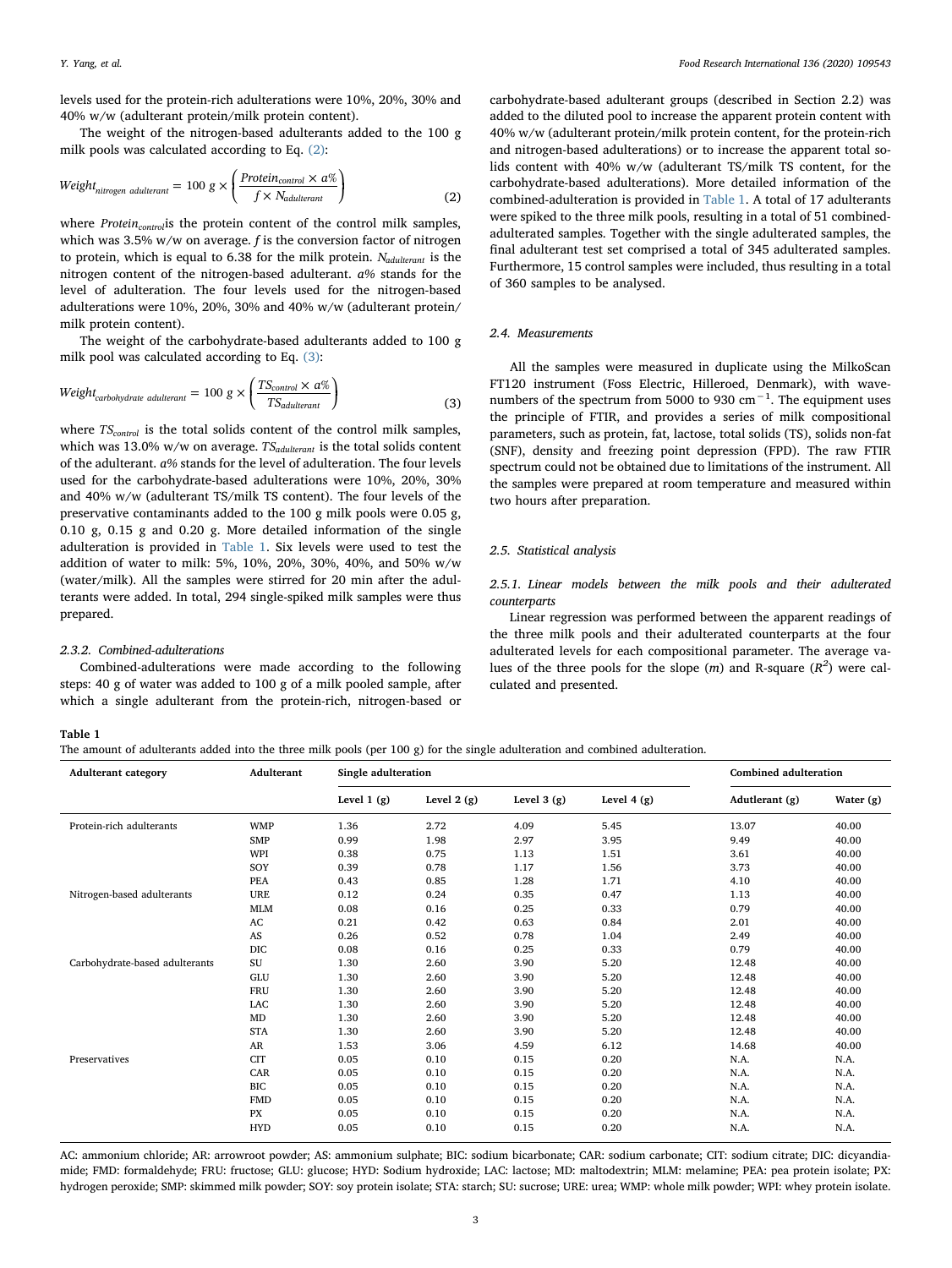2.5.2. Univariate analysis: Determination of boundaries for each compositional parameter

The mean value and standard deviation for each compositional parameterwere calculated based on the 15 control samples. The values of the 0.5th and 99.5th percentile for the seven compositional parameters (i.e. protein, fat, lactose, TS, SNF, FPD and density) were used as the measured boundaries for the determination of the measured samples.

Based on a programme concerning the measurement of Dutch raw milk samples for legislatorial control ([Zuivelverordening, 2000](#page-9-14)), the variance of over 3 million milk samples has been documented. The standard deviation (SD) for each compositional parameterin the abovementioned dataset is roughly double the values of the dataset of control samples in our study. To expand the variation of the control samples in a practicable way, the data of the 15 control samples was converted into a variance-adjusted dataset. For this dataset, the mean values remained unchanged, but the SD values were adjusted to twice the value of the SD of the measured dataset for each compositional parameterusing Eq. [\(4\)](#page-3-0):

<span id="page-3-0"></span>
$$
X_{adjusted} = \left(\frac{X - \mu}{\sigma} \times 2\sigma\right) + \mu \tag{4}
$$

where  $X_{adjusted}$  is the data for the variance-adjusted set,  $X$  is the measured data of the sample,  $\mu$  is the mean value of the 15 control samples for each compositional parameter, and  $\sigma$  is the SD of the 15 control samples for each compositional parameter. Next to that, the values of 0.5th percentile and 99.5th percentile for the variance-adjusted dataset for the seven compositional parameters were calculated, and used as the variance-adjusted boundaries for the determination of suspect samples.

Both the measured boundaries and the variance-adjusted boundaries were then applied to the adulterant test set. Samples with any compositional parameter exceeding the boundaries were labelled as "suspected adulterations". The two datasets are presented in Table S2 and S3 (Supplementary material).

## 2.5.3. Multivariate analysis: Determination of threshold for milk with one class classification models

Principal component analysis (PCA) of the data acquired from the MilkoScan measurements was first performed, using the pre-processing method of auto-scaling, to explore the presence of clustering for the different groups of adulterated samples. In terms of determining the threshold for the control samples with the multivariate analysis, three one class classification (OCC) models were calculated, namely, soft independent modelling of class analogies (SIMCA), k-nearest neighbours (KNN), and support vector machine (SVM). SIMCA is based on PCA. It computes PC models for the representative class and classifies the unknown samples. SIMCA focuses more on the similarities among samples within a class and thus is widely used for OCC models ([Gurbanov, Gozen, & Severcan, 2018](#page-9-15)). The performance of a SIMCA model depends on the number of selected factors  $(n)$ . KNN evaluates the distance from the object to its k nearest neighbours, where the model performance depends on the k value. KNN requires no prior knowledge about the data distribution, it is robust to a noisy way of training data and is suitable for small training sets [\(Beebe, Pell, & Seasholtz, 1998](#page-9-16)). SVM is another suitable approach for a dataset with a limited number of training samples [\(Gholami & Fakhari, 2017](#page-9-17)). SVM evaluates the distance from the object to the boundary of the model, based on the Gaussian radial basis function (RBF) kernel, which is defined according to Eq. [\(5\),](#page-3-1)

<span id="page-3-1"></span>
$$
k(X1, X2) = Exp(-\gamma ||X1 - X2||^2)
$$
\n(5)

Accordingly, a SVM model performance depends on the model parameter*γ*.

The measured dataset ( $n = 15$ ) and the variance-adjusted dataset  $(n = 15)$  of the control samples were used separately as training sets for the development of classification models. The training set was subjected

to leave-30%-out with random cross-validation with 100 repetitions. Autoscaling was applied to the dataset in conjunction with the three classifiers. A significance level of 1% ( $p = 0.01$ ) was used to determine the critical classification limit. The adulterant test set, comprising 345 adulterated milk samples, was then subjected to the developed models. The adulterant test set comprised five sub-sets, i.e. protein-rich adulterated sub-set ( $n = 75$ ), nitrogen-based adulterated sub-set ( $n = 75$ ), carbohydrate-based adulterated sub-set ( $n = 105$ ), preservative contaminated sub-set ( $n = 72$ ), and water diluted sub-set ( $n = 18$ ). The three OCC models were estimated by applying the following model parameters: the number of factors  $n$  for SIMCA was selected from consecutive number 1–7; k for the KNN model was selected for the consecutive numbers 1–10;  $\gamma$  for the SVM was selected from 10<sup>-9</sup>, 10<sup>-8</sup>.  $10^{-7}$ ,  $10^{-6}$ ,  $10^{-5}$ ,  $10^{-4}$ ,  $10^{-3}$ ,  $10^{-2}$ ,  $10^{-1}$  and 1. The balanced accuracy approach was used to evaluate the overall performance of the models due to its skewed class distribution [\(García, Mollineda, & Sánchez,](#page-9-18) [2009; Sokolova, Japkowicz, & Szpakowicz, 2006\)](#page-9-18). The balanced accuracy was calculated according to Eq. [\(6\)](#page-3-2):

<span id="page-3-2"></span>Balanced accuracy = 
$$
\frac{(True \ positive \ rate + True \ negative \ rate)}{2}
$$
 (6)

The optimal model parameter for the best performing model was selected accordingly.

All the statistical analyses in this study were performed using R 3.6.1 software (R Foundation for Statistical Computing, Vienna, Austria).

#### 2.6. Potential profit calculations

The milk payment scheme from Royal Friesland Campina, the largest dairy company in the Netherlands [\(Royal Friesland Campina,](#page-9-11) [2019\)](#page-9-11), was used to calculate the financial implication of the milk compositional changes caused by common adulterants. The net profit changes per 100 kg of milk caused by the adulterants were calculated using Eq.  $(7)$ :

<span id="page-3-3"></span>
$$
Net profit change = Increased profit - Cost of adulterant
$$
 (7)

The prices of the substances specified in the United States Department of Agriculture National Agricultural Statistics Service database ([USDA-NASS, 2019\)](#page-9-19) were applied to calculate the Cost of adulterant. According to the payment scheme, the Increased profit depended on the increased protein, fat and lactose contents for 100 kg milk, and was calculated using Eq. [\(8\)](#page-3-4):

<span id="page-3-4"></span>
$$
Increasing profit = 1000 \times \sum_{i} \Delta_{i} \times p_{i}
$$
\n(8)

where *i* stands for the payment milk composition, i.e. protein, fat and lactose,  $\Delta_i$  stands for the concentration difference (g/100 g) between the adulterated and control samples,  $p_i$  stands for the price of the protein, fat or lactose, which changes every month. According to the milk payment scheme for the last year from October 2018 to September 2019, the average p values for protein, fat and lactose were 590, 295, 59 euro per 100 kg, respectively.

## 3. Result and discussion

## 3.1. Natural variation of the control samples

Variation in composition of the control milk samples was observed ([Table 2;](#page-4-0) Supplementary material Table S2). The 99% confidence interval for the milk protein content ranged from 3.28% to 3.81% w/w. More specifically, the average protein contents of the milk samples from the Netherlands, Germany and Belgium (i.e. the three pools) were 3.73%, 3.55% and 3.50% w/w, respectively (data not shown), which are in agreement with the natural variation reported for milk produced in these countries ([Heck, van Valenberg, Dijkstra, & van Hooijdonk,](#page-9-20)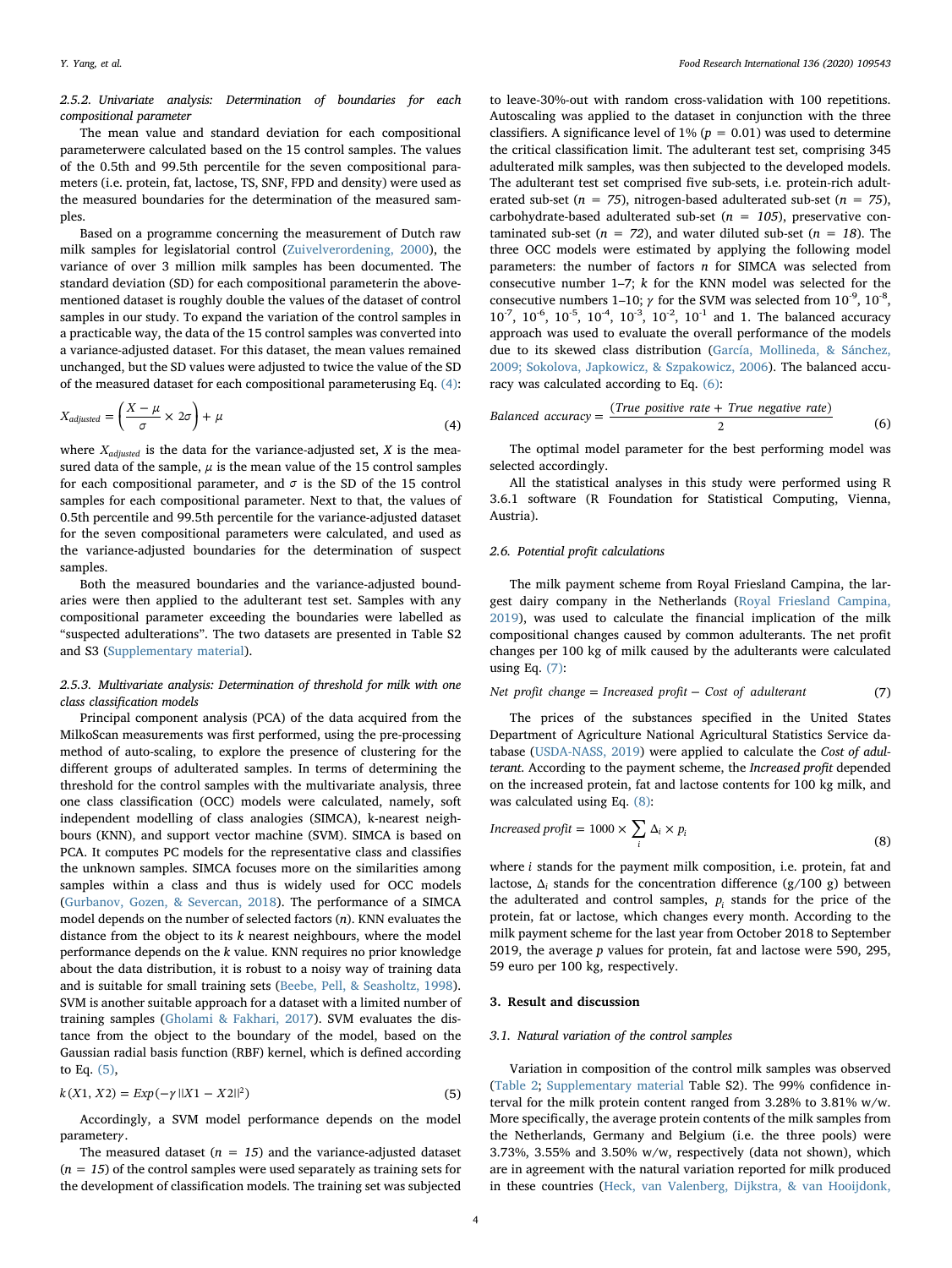#### <span id="page-4-0"></span>Table 2

The mean values and standard deviation (SD) of the composition of the control milk samples  $(n = 15)$ , and the boundaries based on the measured dataset and variance-adjusted dataset.

| Parameter                                       |                                                    | Protein $(\% w/w)$   | Fat $(\% w/w)$       | Lactose $(\% w/w)$   | FPD (°C)                | TS(% w/w)               | SNF $(% w/w)$          | Density $(g/L)$      |
|-------------------------------------------------|----------------------------------------------------|----------------------|----------------------|----------------------|-------------------------|-------------------------|------------------------|----------------------|
| Mean<br>Standard deviation<br>Measured boundary | Lower boundary                                     | 3.57<br>0.15<br>3.28 | 3.77<br>0.11<br>3.63 | 4.67<br>0.06<br>4.57 | 0.564<br>0.012<br>0.588 | 13.61<br>0.23<br>13.17  | 9.81<br>0.22<br>9.38   | 1036<br>1034         |
| Variance-adjusted boundary                      | Upper boundary<br>Lower boundary<br>Upper boundary | 3.81<br>2.98<br>4.06 | 4.01<br>3.49<br>4.26 | 4.77<br>4.48<br>4.87 | 0.548<br>0.531<br>0.611 | 13.97<br>12.73<br>14.34 | 10.19<br>8.94<br>10.58 | 1037<br>1031<br>1038 |

FPD: Freezing point depression; TS: Total solids; SNF Solids non-fat.

[2009; Rattray & Jelen, 1996](#page-9-20)). The 99% confidence interval of the fat content ranges from 3.63% to 4.01% w/w, while the variation in lactose content appears small, ranging from 4.57% to 4.77% w/w. It is known that the variation of milk composition can be affected by a series of external factors such as season, origin, cow breed, etc. The variation of the composition of the UHT milk samples in the current study was generally small, which is mainly due to the standardization steps during processing normalized the milk composition. To expand the variation of milk composition, the measured dataset was converted to a varianceadjusted dataset to allow larger natural variation, as previously described in Section 2.5.2. Both datasets were used to evaluate the potential to detect suspected milk adulterations.

#### 3.2. The impact of adulterants on the payment parameters

The impact of each adulterant on the apparent milk composition is presented in [Table 3](#page-4-1). The protein-rich and carbohydrate-based adulterant resulted in an increase in the apparent protein content and apparent lactose content, respectively. It is noted that most of the nitrogen-based adulterations resulted in no significant increase in apparent protein concentration. To gain insight into the impact of each adulterant on all parameters, the PCA results of single adulterated samples were presented [\(Fig. 1\)](#page-5-0). The different adulterants showed partly overlapping results in the PCA plot, with larger differences for the highest adulteration levels. Among the different adulterants, the nitrogen-based adulterants and the water-diluted samples showed clear distinction from the other categories, whereas the protein-rich and carbohydrate-based adulterants overlap to some extent.

#### 3.2.1. Impact of the protein-rich adulterations

The protein-rich adulterants contain protein, fat and lactose, which are all related to the milk price. Consequently, it is important to determine the changes of these compositional parameters after adulterations. In [Table 3,](#page-4-1) it shows that the addition of protein-rich adulterants not only increased the apparent protein concentrations, but it also increased it to different extents. The WPI adulteration resulted in the largest increase of apparent protein (slope  $= 0.33$ ), followed by the WMP and SMP (both slopes equal to 0.28) [\(Table 3](#page-4-1)). The samples spiked with soy and pea protein showed a less apparent protein increase when compared to the milk-based adulterants, which may be due to the

#### <span id="page-4-1"></span>Table 3

The linear model performance comparing apparent results and the spiked levels, for the parameters of protein, fat, lactose and FPD for each adulterant. The outcome of the total solids, solids non-fat and density are shown in Table S4 (Supplementary material).

| Category                       | Adulterant | Protein          |       | Fat              |       | Lactose          |       | <b>FPD</b>       |       |
|--------------------------------|------------|------------------|-------|------------------|-------|------------------|-------|------------------|-------|
|                                |            | $\boldsymbol{m}$ | $R^2$ | $\boldsymbol{m}$ | $R^2$ | $\boldsymbol{m}$ | $R^2$ | $\boldsymbol{m}$ | $R^2$ |
| Protein-rich adulterants       | <b>WMP</b> | 0.28             | 1.00  | 0.27             | 0.99  | 0.41             | 1.00  | 0.05             | 1.00  |
|                                | <b>SMP</b> | 0.28             | 0.99  | $-0.05$          | 0.84  | 0.45             | 0.99  | 0.05             | 1.00  |
|                                | WPI        | 0.33             | 1.00  | $-0.04$          | 0.67  | $-0.02$          | 0.36  | 0.02             | 0.97  |
|                                | SOY        | 0.21             | 0.99  | $-0.03$          | 0.56  | 0.00             | 0.38  | 0.01             | 0.86  |
|                                | <b>PEA</b> | 0.27             | 0.98  | $-0.05$          | 0.77  | $-0.02$          | 0.28  | 0.00             | 0.49  |
| Nitrogen-based adulterants     | <b>URE</b> | $-0.08$          | 0.97  | $-0.12$          | 0.93  | $-0.04$          | 0.88  | $-0.01$          | 0.95  |
|                                | <b>MLM</b> | 0.08             | 0.90  | $-0.04$          | 0.60  | $-0.02$          | 0.55  | 0.01             | 0.88  |
|                                | AC         | $-0.18$          | 0.99  | $-0.19$          | 0.97  | $-0.12$          | 0.99  | 0.01             | 0.71  |
|                                | AS         | $-0.18$          | 1.00  | $-0.20$          | 0.98  | 0.10             | 0.97  | $-0.18$          | 1.00  |
|                                | DIC        | 0.17             | 0.97  | $-0.03$          | 0.50  | 0.00             | 0.44  | 0.01             | 0.65  |
| Carbohydrate-based adulterants | SU         | $-0.03$          | 0.68  | $-0.05$          | 0.69  | 1.13             | 1.00  | 0.22             | 1.00  |
|                                | GLU        | $-0.01$          | 0.61  | 0.00             | 0.06  | 1.09             | 1.00  | 0.20             | 1.00  |
|                                | LAC        | $-0.02$          | 0.86  | $-0.06$          | 0.83  | 1.09             | 1.00  | 0.09             | 0.98  |
|                                | <b>FRU</b> | $-0.03$          | 0.90  | $-0.04$          | 0.78  | 0.82             | 0.99  | $-0.01$          | 0.89  |
|                                | MD         | $-0.04$          | 0.94  | $-0.09$          | 0.92  | 1.19             | 0.99  | 0.37             | 1.00  |
|                                | <b>STA</b> | 0.06             | 0.97  | 0.51             | 0.96  | 0.34             | 0.95  | 0.15             | 0.98  |
|                                | AR         | 0.07             | 0.98  | 0.61             | 1.00  | 0.42             | 0.99  | 0.18             | 1.00  |
| Preservatives                  | CIT        | 0.03             | 0.81  | $-0.03$          | 0.34  | $-0.01$          | 0.25  | 0.00             | 0.12  |
|                                | CAR        | 0.02             | 0.66  | $-0.04$          | 0.82  | 0.03             | 0.73  | 0.01             | 0.72  |
|                                | <b>BIC</b> | 0.01             | 0.61  | $-0.02$          | 0.39  | 0.01             | 0.39  | 0.01             | 0.83  |
|                                | <b>FMD</b> | 0.02             | 0.29  | $-0.04$          | 0.71  | 0.06             | 0.94  | 0.02             | 0.98  |
|                                | <b>PX</b>  | 0.03             | 0.50  | $-0.02$          | 0.15  | 0.02             | 0.43  | 0.01             | 0.97  |
|                                | <b>HYD</b> | 0.00             | 0.02  | $-0.08$          | 0.98  | 0.05             | 0.72  | 0.01             | 0.57  |

The slope (m) and R-squared (R2) values are the average values for the linear regressions of three pools and their adulterated counterparts.

AC: ammonium chloride; AR: arrowroot powder; AS: ammonium sulphate; BIC: sodium bicarbonate; CAR: sodium carbonate; CIT: sodium citrate; DIC: dicyandiamide; FMD: formaldehyde; FPD: freezing point depression; FRU: fructose; GLU: glucose; HYD: Sodium hydroxide; LAC: lactose; MD: maltodextrin; MLM: melamine; PEA: pea protein isolate; PX: hydrogen peroxide; SMP: skimmed milk powder; SOY: soy protein isolate; STA: starch; SU: sucrose; URE: urea; WMP: whole milk powder; WPI: whey protein isolate.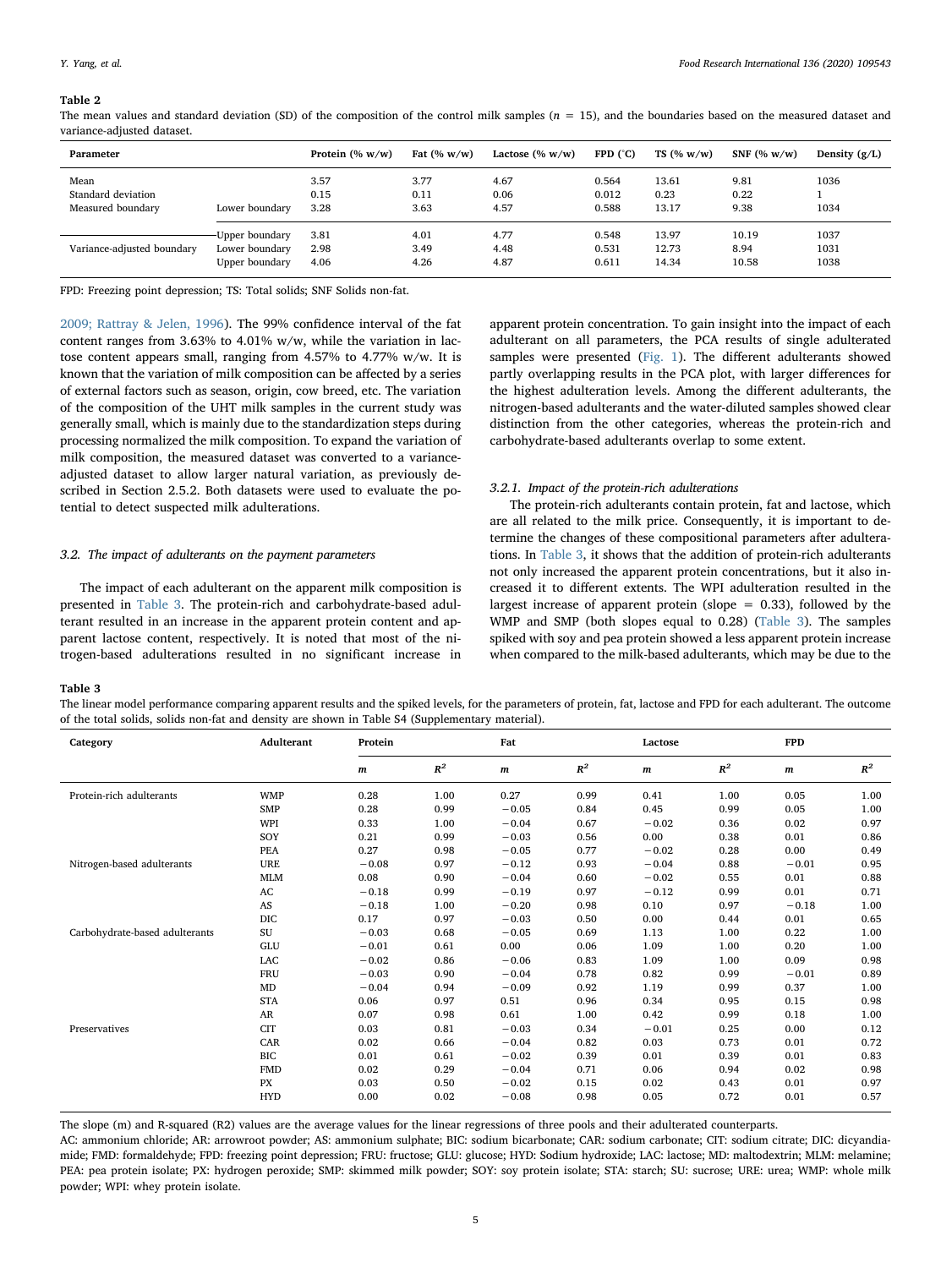<span id="page-5-0"></span>

Fig. 1. The Principal Component Analysis (PCA) scores bi-plot of the first two PC dimensions of all milk samples based on the data obtained from the MilkoScan measurements. For interpretation of the different colours, refer to the web version of the paper.

different properties of the proteins in these protein-rich substances. The milk proteins, which consist of mainly casein and whey protein, are likely the main contributors to the change of the apparent protein concentration for the WMP, SMP and WPI adulterated samples. Moreover, the commercial soy and pea protein isolates can easily form incompletely dissolved suspensions during dissolution [\(Zhang, Liang,](#page-9-21) [Tian, Chen, & Subirade, 2012\)](#page-9-21). In fact, this phenomenon was observed during the sample preparation, and could likely have influenced the results.

Not only the apparent protein content of the samples increased when the protein-rich adulterants were added, similarly the fat and lactose concentrations of the samples also increased. This is likely due to the complex composition of the adulterants, i.e. there are non-protein components in the presence. For example, [Table 3](#page-4-1) shows that the WMP and SMP adulterations increase the apparent lactose concentration, which is attributable to the fact that the carbohydrate contents of the WMP and SMP (36.5% and 50.5% w/w, respectively) are much higher than those of the other adulterants ( $<$  3% w/w) (Table S1, Supplementary material). It is noted that all the protein-rich adulterants changed the apparent protein/fat and protein/lactose ratio. Consequently, by using multivariate analysis, it may be possible to identify the adulterated milk.

Overall, due to the variation in composition of the protein-rich adulterants, the apparent protein, fat and lactose contents of the adulterated samples were affected differently. The WPI increased the apparent protein content of the corresponding adulterated milk samples the most, whereas the WMP increased the apparent protein, fat and lactose content of the corresponding adulterated milk samples. The soy and pea protein adulteration increased apparent protein contents to a lesser extent.

## 3.2.2. Impact of the nitrogen-based adulterations

The international reference method for milk protein determination, the Kjeldahl method ([International Organization for Standardization](#page-9-22) [\[ISO\], 2014\)](#page-9-22), is based on the nitrogen content of a sample. The nitrogen-based adulterations mainly aim at increasing the apparent protein content of milk samples, through increasing the nitrogen content. Therefore, the change of apparent protein content after these adulterations is further discussed in this section.

As shown in [Table 3](#page-4-1) under the nitrogen-based adulterants category, the apparent protein concentration of the samples spiked with DIC and MLM was positively related with the adulteration level, i.e. the more adulterant added, the higher the apparent protein content. On the contrary, the apparent protein content of the samples spiked with URE, AS and AC showed the opposite trend - the more of these adulterants added, the lower the apparent protein content. This is likely related to the spectral features of the adulterants. For instance previous study reported that MLM generated several absorption bands in FTIR spectrum [\(Jawaid, Talpur, Sherazi, Nizamani, & Khaskheli, 2013\)](#page-9-23), which may relate to the increase of the apparent protein content. Considering AS and AC have no specific carbon atom bonds, it is assumed that they produced no specific bands in the FTIR spectrum related to the protein structure to be identified.

To conclude, the addition of the DIC and MLM increased the apparent protein content, whereas the other nitrogen-based adulteration showed no, or an opposite trend. It is worth noting that, when comparing with the traditional method, namely Kjeldahl method, the impact of nitrogen rich adulterants on determination of protein content is smaller for FTIR measurement.

#### 3.2.3. Impact of the carbohydrate-based adulterations

The carbohydrate-based adulterations aim to change the apparent lactose or dry matter content of milk. From the group of carbohydratebased adulterants of [Table 3,](#page-4-1) we can see that the MD adulteration resulted in the largest slope (1.19) for apparent lactose concentration, followed by the SU (1.13), LAC (1.09) and GLU (1.09) adulteration. The apparent lactose concentration of the STA and AR adulterations increased to a lesser extent compared to the others. However, it is important to note that these two starch adulterants also caused an increase in the apparent fat concentration. Currently, it is not known what might have caused this response, as it has also not been reported in literature before. The sugars used in this study share the same chemical bonds, such as C-C stretching modes and C-O-H bending modes, which likely resulted in similar absorption bands in FTIR spectrum ([Bureau et al.,](#page-9-24) 2009; Kač[uráková & Mathlouthi, 1996; Ka](#page-9-24)čuráková & Wilson, 2001). This can possibly explain the increase in apparent lactose reading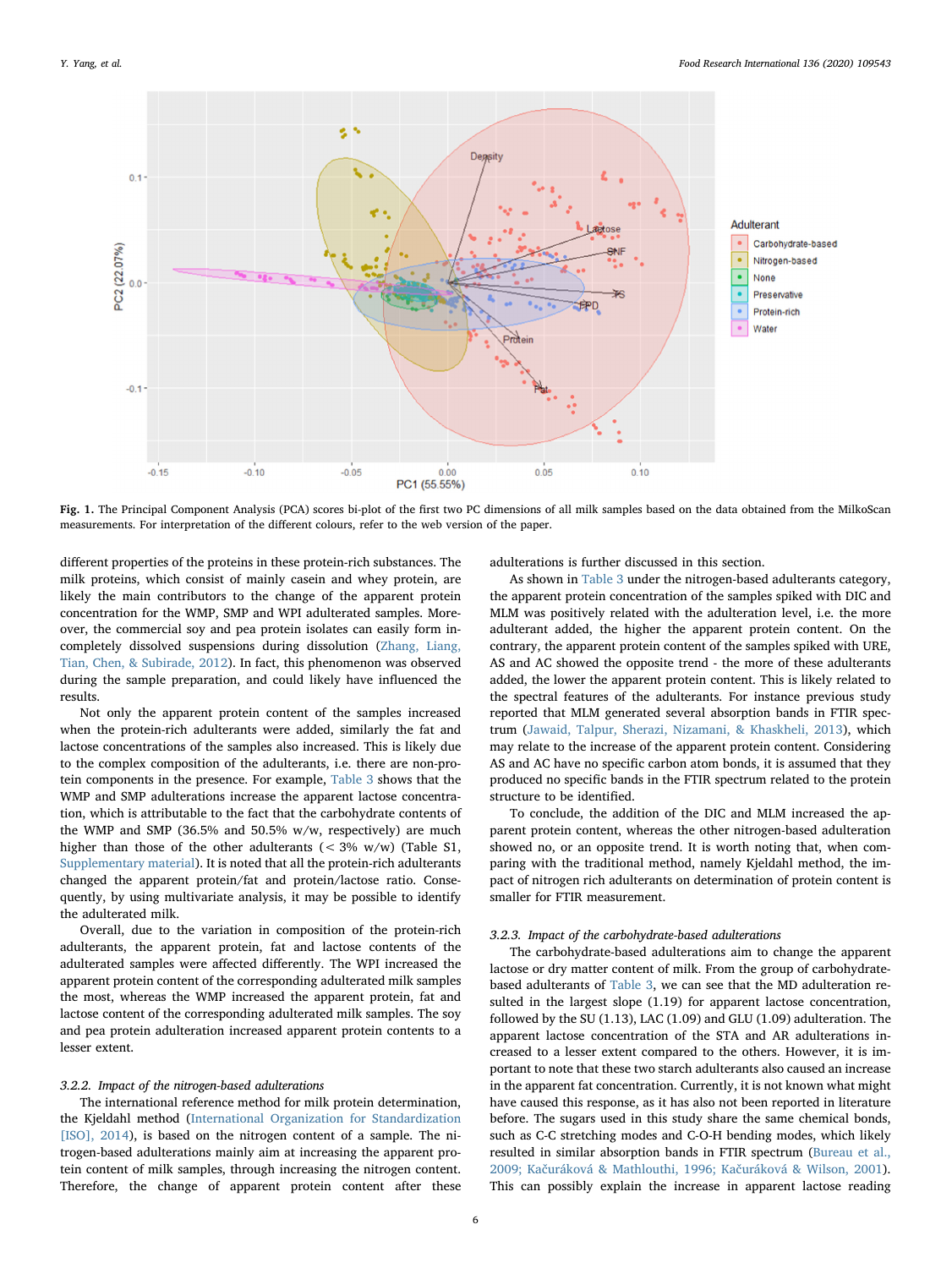observed for the carbohydrate adulterations.

To summarize, the addition of MD increased the apparent lactose content the most, followed by SU, LAC and GLU. The addition of STA and AR increased both apparent lactose and fat content.

#### 3.2.4. Impact of the preservatives addition

In the PCA plot ([Fig. 1\)](#page-5-0), it is seen that the samples spiked with the preservatives overlapped with the control samples. This overlap indicates that the two groups are very similar and that it may be difficult to distinguish them. Generally, the addition of preservatives can increase the FPD by increasing the number of ion particles in the solution, which usually can be discovered by conductivity measurement. The lack of conductivity sensor limited the performance of FTIR analysis. Consequently, the result of the FTIR measurements showed no change in the FPD after the preservatives were added to the milk samples, while the changes of other compositional parameters were also very small [\(Table 3\)](#page-4-1).

#### 3.3. When will the adulterations be detected?

#### 3.3.1. Univariate detection by apparent concentrations of individual components/features

To explore at which concentrations the milk adulterations would raise a flag because of an unusual compositional trait, the adulterated samples were held against the boundaries from the measured dataset and the variance-adjusted dataset [\(Fig. 2](#page-6-0)). Using the boundaries of the measured dataset, all the protein-rich, nitrogen-based and carbohydrate-based adulterations would be flagged (red) except for the lowest level of melamine adulteration of pool C (green) [\(Fig. 2](#page-6-0)a). Note that four compositional values of control samples out of 105 measurements exceeded the upper boundaries as well. They concern one milk sample

(control sample 4) that exceeds the boundaries for protein, solids and solids non-fat contents, and one other sample (control sample 9) that shows an extraordinary high protein content. It is most likely that these two milk samples are of exceptional compositional quality rather than that they are adulterated. Since a large variance is faced in practice, the variance-adjusted boundaries, which are less strict but more practical, were considered as well (as described in Section 2.5.2). Based on these variance-adjusted boundaries, all the control samples were within the boundaries (data not shown). The detailed results of the adulterated samples are shown in [Fig. 2b](#page-6-0). It shows that the carbohydrate adulterations were all flagged, and higher concentrations (level 3 and 4) of protein-rich and nitrogen-based adulterations were flagged too. In addition, all the combined adulterations were flagged due to their unusual compositional features. However, the addition of protein-rich and nitrogen-based adulterants at lower levels, and the addition of preservatives, would not stand out. It can be summarised that, with the application of variance-adjusted boundaries, due to unusual apparent compositional features, carbohydrate adulterations, and higher concentration of protein-rich and nitrogen-based adulterations would be detected but inflation of the apparent protein content by 10–20% with WPI, SOY, PEA, MLM, AC and DIC as well as the addition of most preservatives would most likely go unnoticed. Fraudsters may benefit from this gap in detectability of adulteration.

## 3.3.2. Multivariate detection by combined apparent concentrations of individual components/features

Three OCC models, namely SIMCA, KNN, and SVM, have been developed separately according to the measured and variance-adjusted datasets. The results of the three OCC models for the two scenarios (i.e. based on the measured dataset and the variance-adjusted dataset) were compared. It appears that the SIMCA model achieved the best

<span id="page-6-0"></span>

Fig. 2. The results of the adulterant test sets for the three milk pools based on (a) the measured boundaries; and (b) the variance-adjusted boundaries, indicating the potential to identify suspected milk adulterations. The samples with all results within the boundaries are coloured green, while the rest are coloured red. The full names of the adulterant are shown in the abbreviation list. For interpretation of the different colours, refer to the web version of the paper.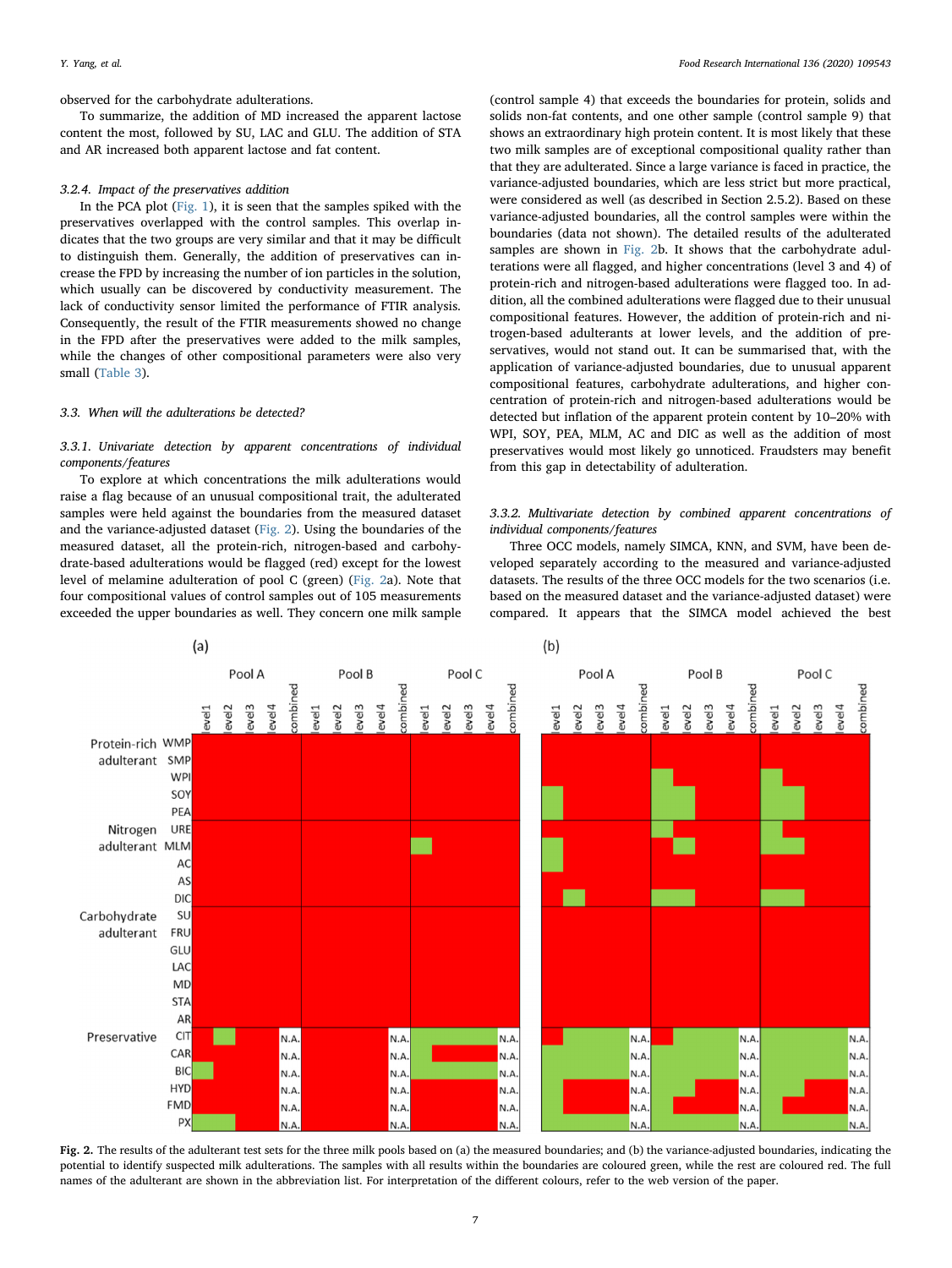#### <span id="page-7-0"></span>Table 4

The results of the one-class classification models developed from the measured dataset and the variance-adjusted dataset. All the present values are the average values of 100 repetitions of cross validation, and the values stand for the accuracy of the corresponding datasets (i.e. true positive for the cross validation set, and true negative for the adulterant test set).

| Models                                        | <b>Datasets</b>      | SIMCA $a(%)$ | $KNN^{b}$ (%) | SVM $^{\circ}$ (%) |
|-----------------------------------------------|----------------------|--------------|---------------|--------------------|
| Models based on the measured dataset          | Cross validation set | 92           | 92            | 87                 |
|                                               | Adulterant test set  | 85           | 78            | 80                 |
|                                               | Balanced accuracy    | 88           | 85            | 83                 |
| Models based on the variance-adjusted dataset | Cross validation set | 88           | 97            | 83                 |
|                                               | Adulterant test set  | 69           | 57            | 71                 |
|                                               | Balanced accuracy    | 78           | 77            | 77                 |

<span id="page-7-2"></span><sup>a</sup> SIMCA stands for soft independent modelling of class analogies, the SIMCA model with best performance was estimated with number of the factors  $n = 3$  (based on both measured dataset and variance-adjusted dataset).

<span id="page-7-3"></span>KNN stands for k-nearest neighbours, the KNN model with best performance was estimated with  $k = 4$  (based on measured dataset), and  $k = 7$  (based on variance-adjusted dataset).

<span id="page-7-4"></span><sup>c</sup> SVM stands for support vector machine, the SVM model with best performance was estimated with $\gamma = 0.0001$  (based on measured dataset), and  $\gamma = 0.1$  (based on variance-adjusted dataset).

<span id="page-7-1"></span>

Fig. 3. The results of the adulterant test sets for the three milk pools based on the threshold of the of soft independent modelling of class analogies (SIMCA) model developed from (a) the measured dataset; and (b) the variance-adjusted dataset, indicating the classification of milk adulterations. The samples with results within the threshold are coloured green, while the rest are coloured red. The full names of the adulterant are shown in the abbreviation list. For interpretation of the different colours, refer to the web version of the paper.

performance in both scenarios [\(Table 4](#page-7-0)), hence, more detailed results are presented for SIMCA model ([Fig. 3](#page-7-1)). All the control samples were correctly classified by the SIMCA model. It is noted that the model developed from the measured dataset performed better than the model developed from the variance-adjusted dataset ([Table 4\)](#page-7-0), similar to the univariate detection. Although an OCC model integrates all aspects and requires only one analysis, it appears that even the best performing model did not result in enhanced detection of adulteration. For instance, considering the measured data set, with univariate comparisons only in one case an adulterant/concentration level combination for all protein-rich, nitrogen-based and carbohydrate-based adulterants/concentration level combinations is not flagged [\(Fig. 2](#page-6-0)). However, with the multivariate comparison, eight cases are missed [\(Fig. 3\)](#page-7-1). Similarly for the variance-adjusted set, 24 are missed using the univariate approach

([Fig. 2\)](#page-6-0) and 40 using the multivariate approach ([Fig. 3](#page-7-1)). Obviously, sensitivity may improve with larger numbers of samples, but currently the detection of adulteration seems to work better when using individual compositional parameters.

## 3.4. The potential profit of the adulterations

Milk adulteration is performed for economic gain, therefore, the economic influence as a result of the change in the composition of milk due to the use of different adulterants was explored. The effect on the net profits generated by the protein-rich, nitrogen-based and carbohydrate-based adulterants was calculated ([Table 5\)](#page-8-0). Under the current payment scheme of the raw milk, which is based on yield (in kg) of fat, protein, and lactose, milk dilution does not increase the total price of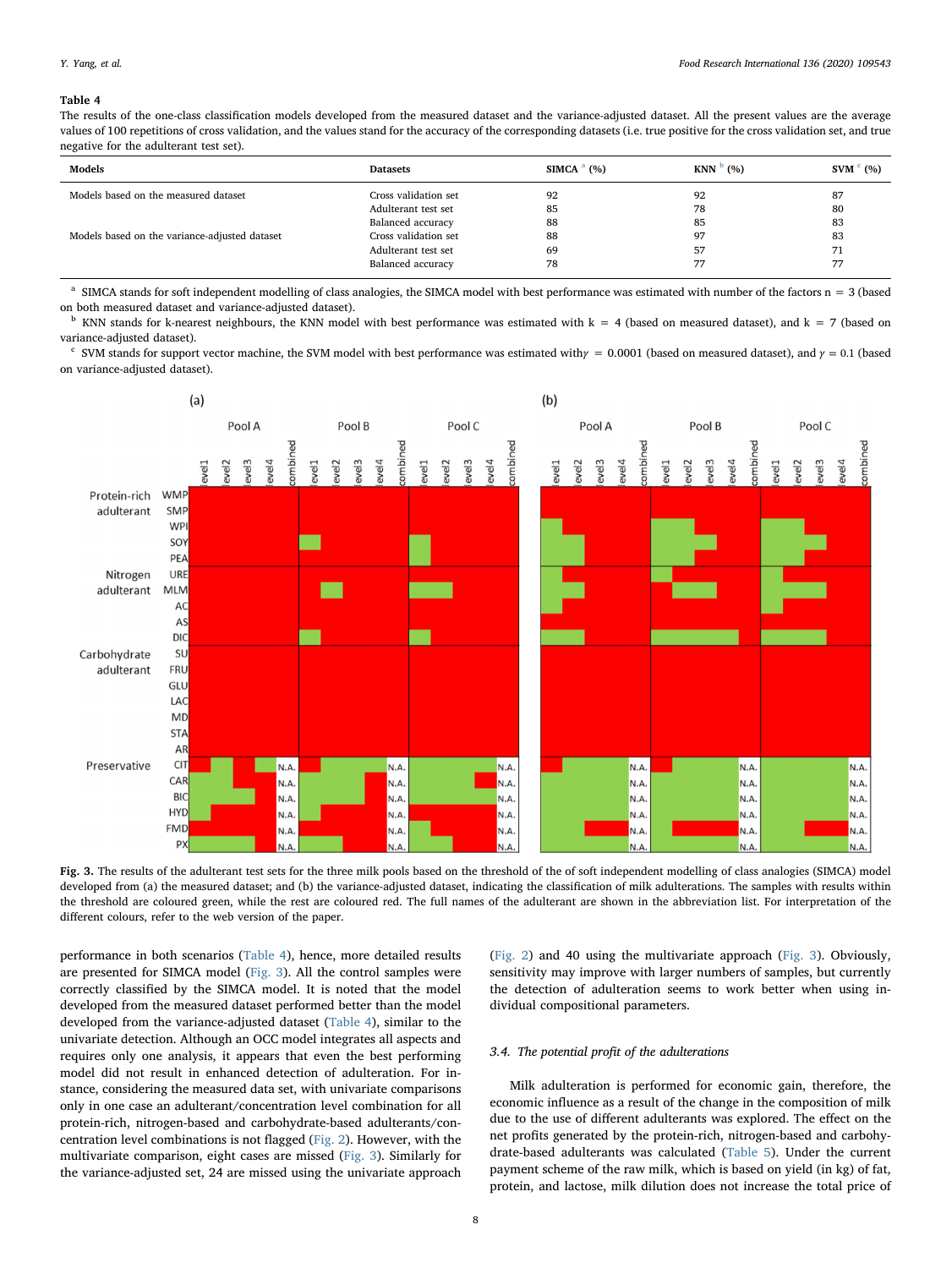#### <span id="page-8-0"></span>Table 5

The economic profit of the minimum and maximum adulteration levels (1 and 4) of the UHT milk for the protein-rich, nitrogen-based and carbohydrate-based adulterants.

| Category                              | Adulterant                                                       | Cost<br>Euro/                                   | Profit increased<br>(Euro/100 kg)                  |                                                 | Net profit (Euro/<br>100 kg                 |                                                  |
|---------------------------------------|------------------------------------------------------------------|-------------------------------------------------|----------------------------------------------------|-------------------------------------------------|---------------------------------------------|--------------------------------------------------|
|                                       |                                                                  | kg)                                             | Level 1                                            | Level 4                                         | Level<br>$\mathbf{1}$                       | Level<br>4                                       |
| Protein-rich<br>adulterants           | <b>WMP</b><br><b>SMP</b><br>WPI<br>SOY                           | 3.6<br>2.3<br>5.0 <sup>a</sup><br>N.A.<br>N.A.  | 3.0<br>2.1<br>$2.2\,$<br>0.7                       | 11.0<br>7.4<br>7.5<br>4.7                       | $-1.6$<br>0.0<br>0.4 <sup>a</sup>           | $-7.3$<br>$-1.1$<br>0.3 <sup>a</sup>             |
| Nitrogen-based<br>adulterants         | <b>PEA</b><br><b>URE</b><br>MI.M<br>AC<br>AS<br>DIC.             | 0.6<br>N.A.<br>N.A.<br>0.5<br>N.A.              | 1.5<br>$-0.9$<br>$-0.2$<br>$-2.0$<br>$-1.8$<br>1.1 | 6.0<br>$-3.3$<br>1.2<br>$-6.8$<br>$-6.3$<br>3.8 | $-1.0$<br>$-1.9$                            | $-3.5$<br>$-6.9$                                 |
| Carbohydrate-<br>based<br>adulterants | SU<br>GLU<br><b>FRU</b><br>LAC.<br><b>MD</b><br><b>STA</b><br>AR | 1.2<br>0.8<br>0.7<br>0.6<br>N.A.<br>0.3<br>N.A. | $-0.2$<br>0.6<br>0.3<br>0.5<br>0.3<br>1.7<br>2.5   | 1.2<br>2.4<br>0.7<br>1.5<br>0.9<br>8.0<br>9.7   | $-2.3$<br>$-0.4$<br>$-0.6$<br>$-0.2$<br>1.3 | $-7.0$<br>$-1.7$<br>$-2.9$<br>$-1.5$<br>-<br>6.4 |

AC: ammonium chloride; AR: arrowroot powder; AS: ammonium sulphate; DIC: dicyandiamide; FMD: formaldehyde; FRU: fructose; GLU: glucose; LAC: lactose; MD: maltodextrin; MLM: melamine; PEA: pea protein isolate; PX: hydrogen peroxide; SMP: skimmed milk powder; SOY: soy protein isolate; STA: starch; SU: sucrose; URE: urea; WMP: whole milk powder; WPI: whey protein isolate.

<span id="page-8-1"></span><sup>a</sup> The cost of whey protein concentrate 34 (based on unit of protein) was used to calculate the price of WPI.

<span id="page-8-2"></span><sup>b</sup> N.A. means no information was found in the USDA NASS database for the cost of adulterants.

milk, and therefore the economic implication due to water dilution was not included in this section.

As shown in [Table 5,](#page-8-0) although the protein-rich milk adulterations increased the gross profit, the net profits of these additions varied, due to the different costs of the raw materials. The WMP and SMP adulterations resulted in a negative net profit, while the WPI adulteration, in contrast, led to a positive net profit. Unlike the WMP and SMP, whey protein, which is the basis of WPI, is a relatively cheaper milk protein, and has been widely considered as a common milk adulterant ([De La](#page-9-25) [Fuente & Juárez, 2005; Kartheek, Smith, Muthu, & Manavalan, 2011;](#page-9-25) [Santos, Pereira-Filho, & Rodriguez-Saona, 2013](#page-9-25)). Overall, the results show that the addition of whey protein into milk is profitable under the current payment scheme, while it is valueless to add WMP and SMP for milk fraud.

Among the nitrogen-based adulterants, the melamine and dicyandiamide adulteration can increase the gross profit, by means of increasing the apparent protein content. On the contrary, the urea, ammonium chloride and ammonium sulphate adulterations decreased the net profit, due to their negative effects on the apparent protein and fat contents ([Table 3 and 5\)](#page-4-1). The nitrogen-based adulterants are generally used as fertilizers or other non-edible industrial materials. Their prices are relatively low, and they can usually cause health problems if consumed [\(Mecker et al., 2012; Moyer, DeVries, & Spink, 2017](#page-9-26)). The net profitability of all nitrogen-based milk adulterations is negative, according to the available adulterant price in the USDA NASS database. However, due to its positive gross profit, attention should be given to the dicyandiamide milk adulteration considering that fraudsters may have access to cheaper sources or face a different type of payment scheme.

The carbohydrate-based milk adulterations aim to increase apparent lactose content and consequently make profit. Due to the current milk payment scheme, the lactose price is rather low compared to the price for protein and fat (the price ratio of protein, fat and lactose is 10:5:1). Since the addition of carbohydrates such as sucrose, fructose and glucose, increased only the apparent lactose content, the net profit gained through these adulterations were very low, while some were even negative. On the contrary, the starch adulteration increased the apparent protein, fat and lactose content, all of which contributed to extra profit. Ultimately, among all the carbohydrate-based adulterants used, only the starch adulteration is profitable in practice for milk fraud under the Dutch payment scheme.

Overall, based on the prices in the USDA NASS database and the applied Dutch payment scheme calculations, only the whey protein isolate and starch adulterations resulted in positive net profit. The other adulterants were either too costly and/or unable to increase the predicted payment. However, more price-efficient sources of adulterants or other payment criteria may result in another cost-benefit balance. For instance, under payment scheme where milk price is based on the total volume, which may occur in unorganized sector, the effect of dilution could be compensated by adding cheaper milk components or other chemicals, which would make some of the other adulterants tempting to potential criminals.

#### 3.5. Will the profitable adulterations be detected?

As discussed in Section 3.4, protein-rich and nitrogen-based adulterants and starch adulterations, are most likely to lead to a positive net profit. Considering gaps in detection for cases with 10–20% apparent protein content inflation as discussed in Section 3.3, the protein-rich and nitrogen-based adulterants are of key concern. With testing for these payment parameters only, the first type of adulterations will most likely go unnoticed. On the other hand, adulterations with starch will be flagged very quickly. The multivariate approach considering all compositional parameters together did not improve detection. The specificity of the OCC models may be increased by stricter thresholds, although this also poses a higher risk of decreasing the model's sensitivity. It is therefore a trade-off, where the proper threshold should be selected based on the users' demand in practice. Using the full set of spectral data, which was not the subject of this study, may possibly provide relief. However, these raw data are generally not accessible by the routine user, and these automated systems are very much black boxes. Some instruments have a screening model targeted at the presence of specific adulterants, or a 'broad anomaly detection' option which presumably uses whole spectra information, but to what extent such an anomaly model picks up particular adulterations is unknown. The development of the univariate and multivariate approaches in this study was a demonstration for milk authentication using the results of milk composition from routine analysis. The proposed approaches can discover most of common milk adulterations, hence is promising to be applied for fraud mitigation and controls. Of course, more elaborate procedures for detection of individual or groups of adulterants are widely available ([ISO, 2009, ISO, 2014; ISO, 2015; AOAC, 2019\)](#page-9-27), but they require time and resources.

## CRediT authorship contribution statement

Yuzheng Yang: Conceptualization, Investigation, Formal analysis, Writing - original draft, Writing - review & editing. Kasper A. Hettinga: Methodology, Writing - original draft, Writing - review & editing. Sara W. Erasmus: Writing - original draft, Writing - review & editing. Annemieke M. Pustjens: Writing - review & editing. Saskia M. Ruth: Conceptualization, Methodology, Formal analysis, Writing original draft, Writing - review & editing.

#### Declaration of Competing Interest

The authors declare that they have no known competing financial